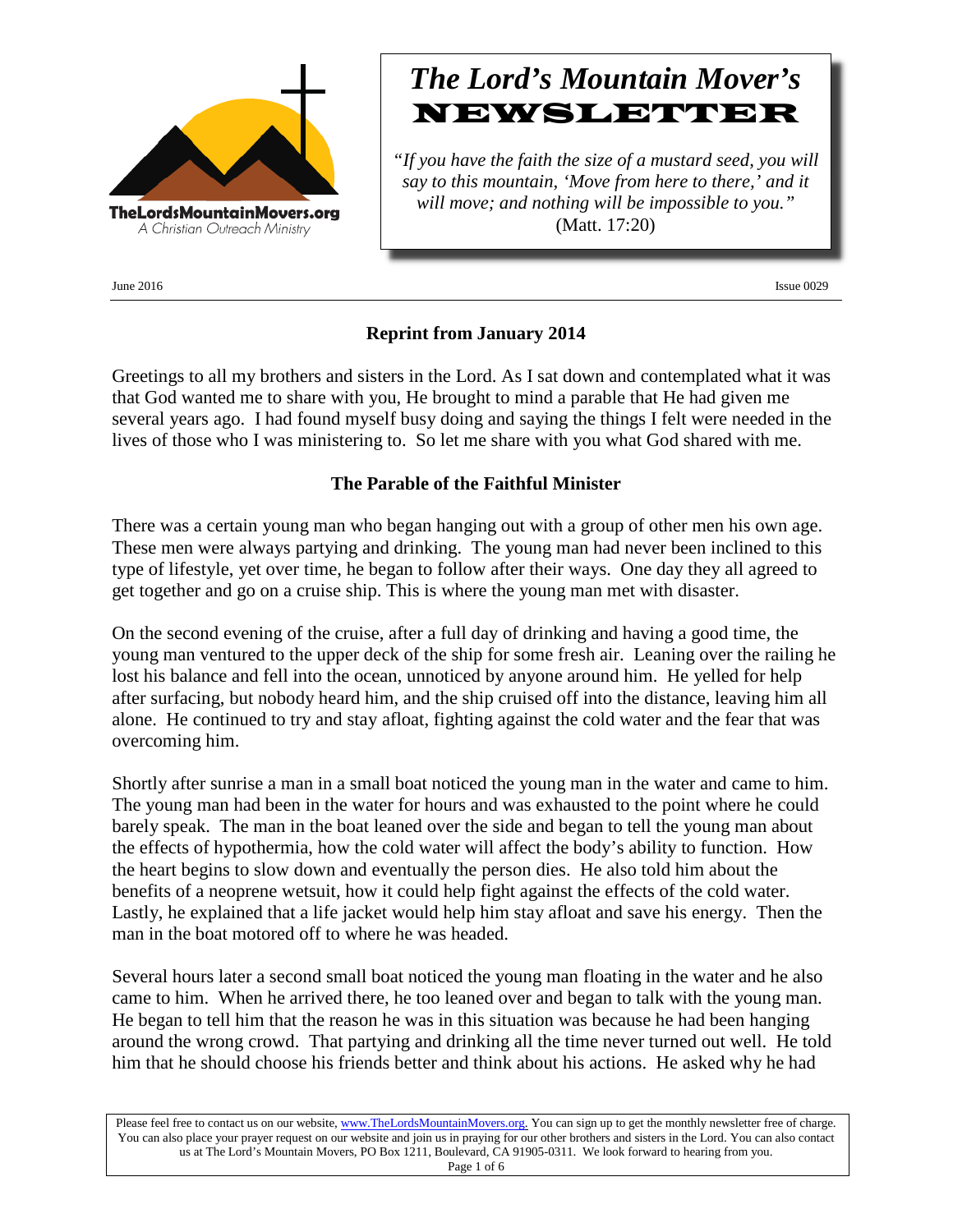not paid attention to the signs on the railing of the ship, warning people not to lean over. This man then motored off to where he was headed.

The young man in the water was nearing his death. The effects of the cold water, lack of strength and hopelessness were taking over. He was about to give up when a third small boat came to him. When the boat arrived the man leaned over, and without saying a word, pulled the young man into his boat. He dried him off, got him some warm clothing, and wrapped him in a blanket. He gave him some water, food, and made him feel comfortable. When the young man began to regain his senses the man in the boat started to talk with him. He asked him what had happened and how he had come to be in this situation. He also asked him how he could help, and what he might need of him. The two of them then motored off to dry land. Which of these three ministered to the young man's needs?

Although the first two men spoke the truth and gave the young man valuable information, neither ministered to his immediate needs. They both possessed the truth, but knew not how or where to apply it. They both had agendas, but they were misguided. They were both being lead, but not by God.

Ephesians 2:10 says, *"For we are His (God's) workmanship, created in Christ Jesus for good works, which God prepared beforehand so that we would walk in them."*

Proverbs 15:23 and 25:11 say, *"A word spoken in due season, how good it is!"* and *"A word fitly spoken is like apples of gold in settings of silver."*

As we embark on this New Year, let's be mindful of our ministering to others. Let's remember that it is God's work we should be doing and not our own. That He is the one who has foreordained the works that we should be doing. If we are doing our work, His work is being left undone. Let's also remember that what we say, how we say it, and when we say it matters too. Most of us have had someone say the right thing at the wrong time and been hurt and not helped by it. Sometimes we can get so full of, "good advice," we end up having no, "God advice."

May our heavenly Father guide us in all wisdom and understanding. May we walk in His will for our life and the lives of those he brings to us. Let us be effective ministers of the gospel of grace and mercy, glorifying and honoring the God who saved us for His purpose and not our own. God be with you all and may He supply your every need as you minister to those within His kingdom and share the good news with those outside. Amen.

Please feel free to contact us, using the information at the bottom of each page, and share any prayers you have for yourself or others. Also, feel free to request an emailed copy of the monthly newsletter, or if you do not have email, you can have one mailed to you free of charge. We would love to hear from you and look forward to hearing what God is doing in your life.

In His service

Please feel free to contact us on our website, ww[w.TheLordsMountainMovers.o](http://www.thelordsmountainmovers.org/)rg. You can sign up to get the monthly newsletter free of charge. You can also place your prayer request on our website and join us in praying for our other brothers and sisters in the Lord. You can also contact us at The Lord's Mountain Movers, PO Box 1211, Boulevard, CA 91905-0311. We look forward to hearing from you. Page 2 of 6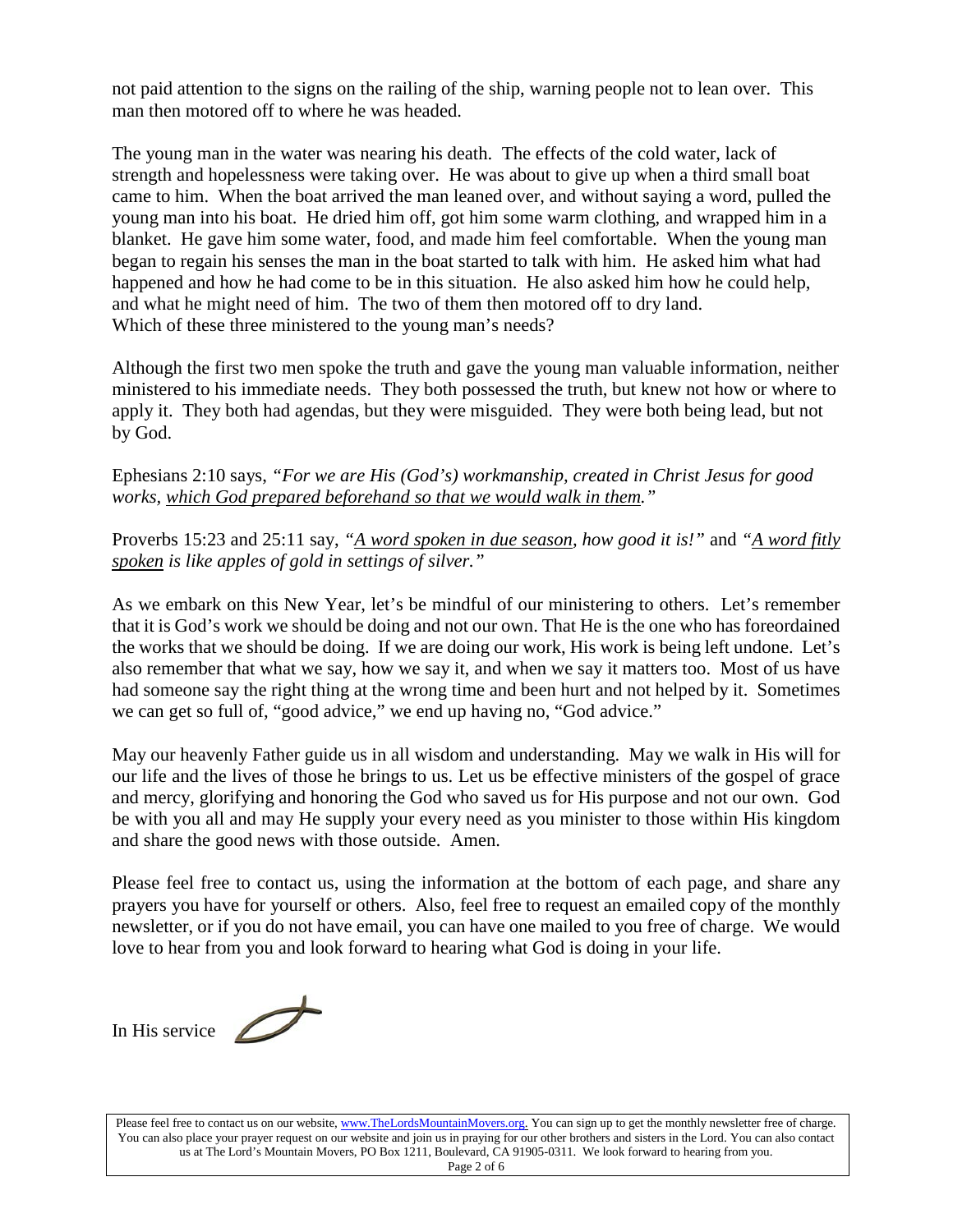

## THE WORD IN MOTION message

#### **Who am I, really? (Part 1 of 3) "THE PROBLEM" Reprint from November 2013**

How or what do you feel about yourself? When you compare yourself to those around you, family, friends, coworkers, and even your fellow Christians, what goes on in that heart and mind of yours? How do we respond verbally, in our mind, or in our actions to those around us? The answer to these questions may very well cut deep into our hearts, revealing some very dark things.

In Luke 18:9-14, Jesus tells us a very poignant parable about a Pharisee and a Tax Collector. The main point and purpose of the parable is justification before God, but there is also another lesson, a lesson in personal perspective. This is what I want to share with you in this message. The parable goes like this:

A*nd He also told this parable to some people who trusted in themselves that they were righteous, and viewed others with contempt: "Two men went up into the temple to pray, one a Pharisee and the other a tax collector. The Pharisee stood and was praying this to himself: 'God, I thank you that I am not like other people: swindlers, unjust, adulterers, or even like this tax collector, I fast twice a week; I pay tithes of all that I get.' But the tax collector, standing some distance away, was even unwilling to lift up his eyes to heaven, but was beating his breast, saying, "God, be merciful to me, the sinner!' I tell you, this man went to his house justified rather than the other; for everyone who exalts himself will be humbled, be he who humbles himself will be exalted."*

I want us to look at this attitude of what I call, "status by negation." What I mean by this is that attitude, whether internally possessed or externally expressed, that we use to make us feel better about ourselves. We've all been there at one time or another if we would dare to be honest for just a moment. It's those times when, for whatever reason, we see someone and we begin to look down our nose at them. We so easily find something about that person that we cannot or will not see in ourselves. Suddenly we begin to feel better about ourselves. It feels so good we start looking for more flaws in that person or character defects in other people we know. How can this be wrong or ugly if it makes me feel so good, so justified before myself? Remember the Pharisee was, "praying this to himself."

Why should we change? Why put any effort into becoming a better person when it is so easy to just put others down? The answer is easy if you know the truth. The real truth about who we are is determined only by the discerning eye of an all knowing God. A God who does not grade us on a curve. A God who sees through all the facades we parade before others. A God who will judge us by the content of our heart. And a God who will judge us as we stand there all alone before Him, no one else for us to compare ourselves against. Just you and I, all alone before a mighty and just God. Do you remember the handwriting on the wall in Daniel 5? "MENE, MENE, TEKEL, UPHARSIN" (you have been weighed on the scales and found deficient). Sobering thought considering the attitudes we sometimes harbor.

Jesus said in this parable, "for everyone who exalts himself will be humbled." Would it not be better for us to humble ourselves before God finds it necessary to do the humbling Himself? Does God's word not say, humble yourselves in the sight of God and He will lift you up? Have you ever sung the song with the same lyrics? Have we ever meant it, or have we ever tried it?

Let's seek to don the attitude of the tax collector in this parable. Let's not look to see who is around us, who we can compare ourselves to. Stand, kneel, or lay prostrate before God and no one else. Cry out to Him for forgiveness and seek His mercy. Realize that we have faults, faults that will not go away by focusing on the faults of others. Let us leave our time with God and head home justified before Him and not self-exalted before ourselves or others. When we have done this, then we can reach up, to those we used to look down at.

May God bless you through His word and your effort to apply it in your life.

Please feel free to contact us on our website, ww[w.TheLordsMountainMovers.o](http://www.thelordsmountainmovers.org/)rg. You can sign up to get the monthly newsletter free of charge. You can also place your prayer request on our website and join us in praying for our other brothers and sisters in the Lord. You can also contact us at The Lord's Mountain Movers, PO Box 1211, Boulevard, CA 91905-0311. We look forward to hearing from you.

Page 3 of 6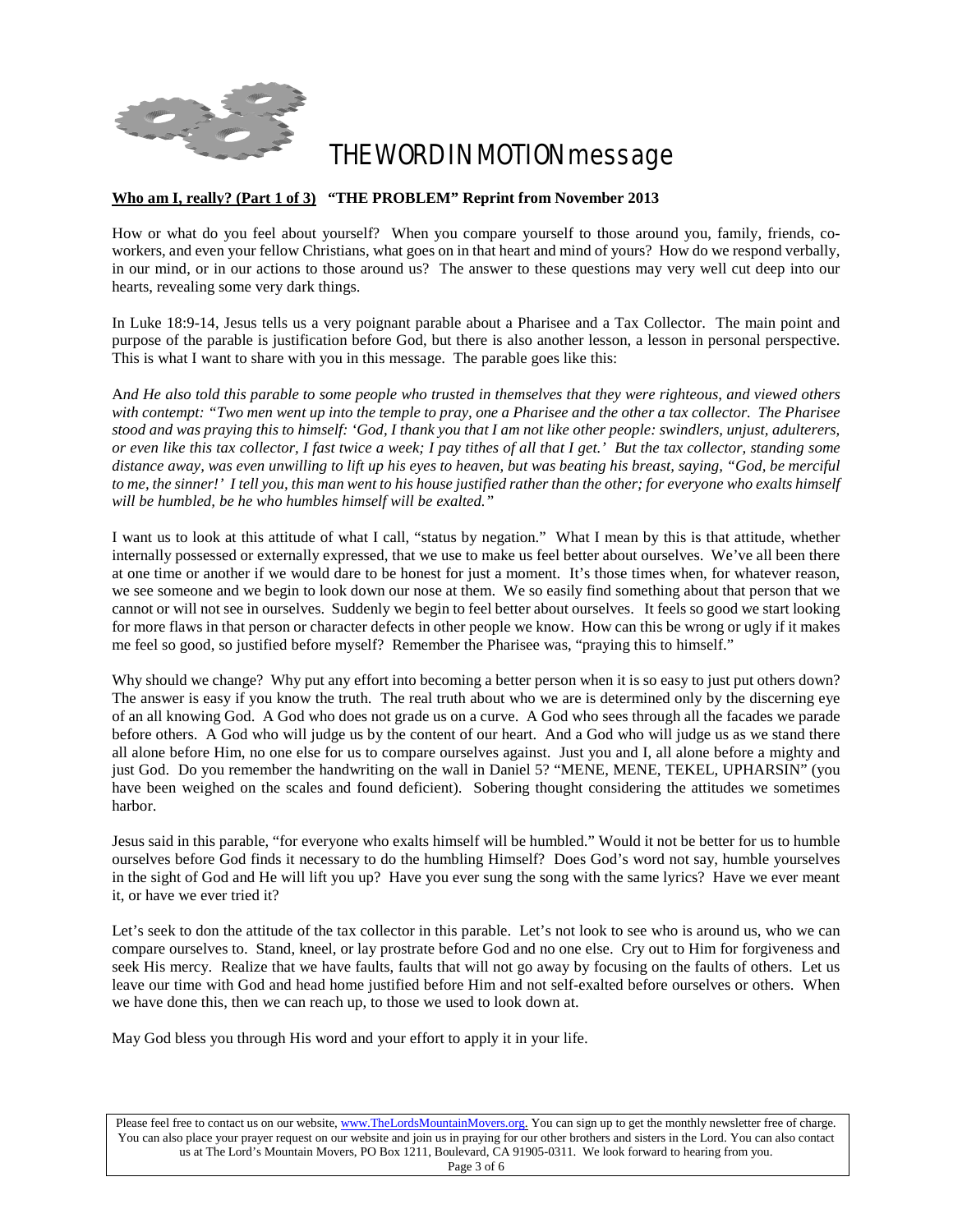### BE A BARNABAS

Since my release from Tehachapi in 2010, I felt that I had also been released from ministry. I found myself constantly praying that I could someday be used as a minister of the Gospel again. Well just a few weeks ago, God placed someone new in my life who is hungry and thirsty to know the things concerning God and His precious word left unto us. Within a short time of fellowshipping with this new brother, God helped me to understand that I was never released from ministry, but that our ministry assignments can change. Also, several brothers pointed out that I have been sharing the Gospel, just not on the scale I was used to. I realized that it is not about quantity but will always be about quality. Even if it is just an audience of one. After all, our Lord spent the majority of his ministry with only 12 men. Isn't it funny how something so simple can be forgotten when you are not surrounded by wise counsel?

I used to lead Bible Studies in Tehachapi and Kern Valley, but now it has been over the phone with my Mom, with a co-worker or client or even at the supermarket running into a neighbor. It has been simply sharing a text message or scripture with a brother or sister in Christ. The "format" is not what I am used to, but God doesn't necessarily stick to one format for enriching us with His word. He does things His way and it works. As God leads us through transitions in life, I am still learning to keep an open mind about how He chooses to use us to minister His message. It is always an honor and a privilege to be used by the Master, and it is His prerogative when and how we are used. I would like to close by quoting one of my favorite testimonials I have ever heard. *"God does not want our ability; He wants our availability." David Ring*

Be blessed in Him,

### *Brother Daniel Rodney*

### **We want you!**

That's right; the Lord's Mountain Movers Ministry wants you to be a bigger part of what we are doing in God's kingdom. We have received several contributions for your newsletter and thank those of you who have taken the time to send your submissions. We hope that more of you will share some of the talents God has given to you through writing, drawing, etc. Keep them coming. If you send something you need to have back, we will be glad to return it to you, just let us know.



Greetings to all our brothers and sisters in Christ who receive our newsletter through the mail. Due to financial constraints, we have revised the way we do our prayer requests. We are currently posting and maintaining all prayers requested on the Internet so your brothers and

Please feel free to contact us on our website, ww[w.TheLordsMountainMovers.o](http://www.thelordsmountainmovers.org/)rg. You can sign up to get the monthly newsletter free of charge. You can also place your prayer request on our website and join us in praying for our other brothers and sisters in the Lord. You can also contact us at The Lord's Mountain Movers, PO Box 1211, Boulevard, CA 91905-0311. We look forward to hearing from you.

Page 4 of 6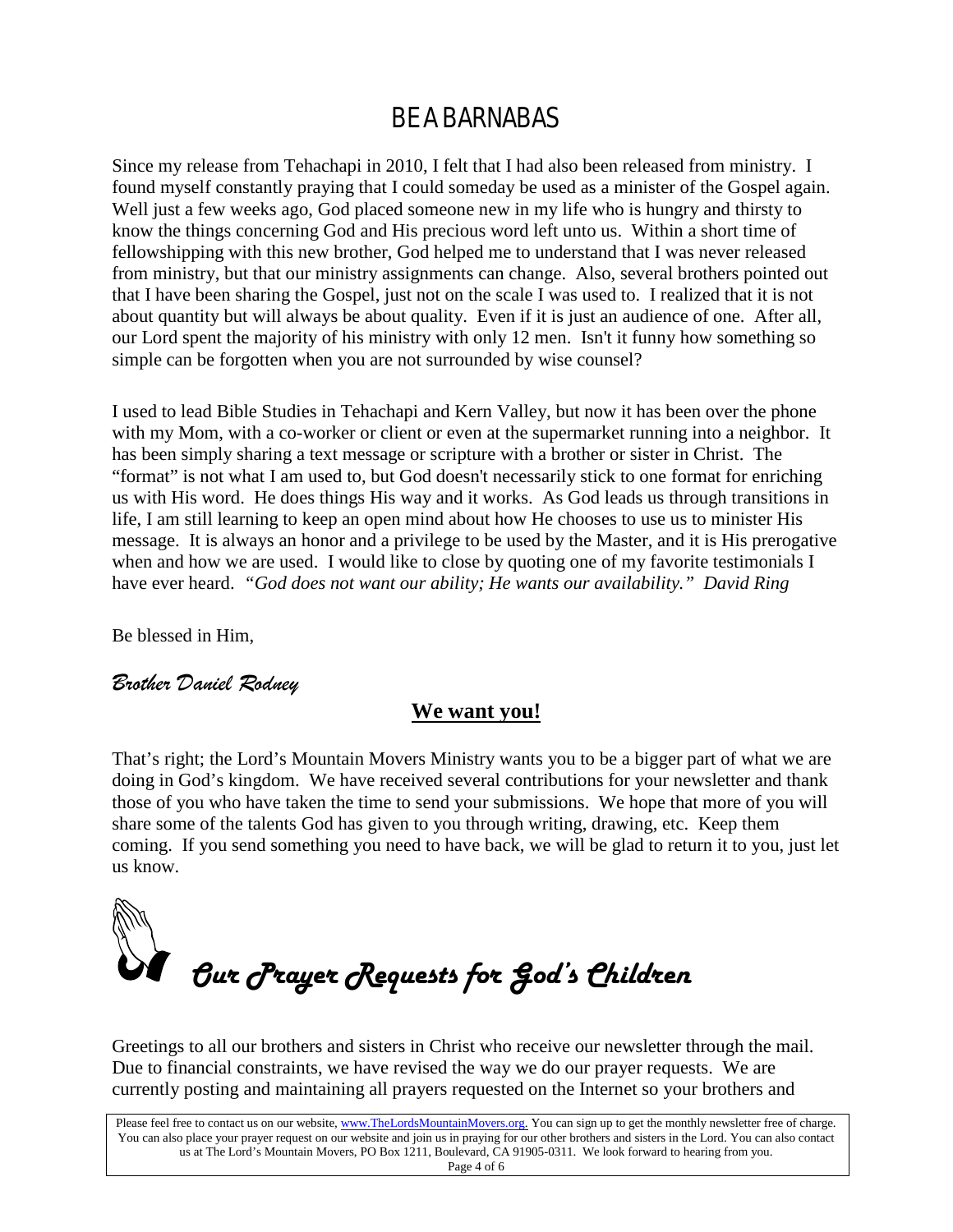sisters all over the world can continue to pray for your petitions and praise God for the ones He has already answered.

We are encouraged by the work that God has already done through so many people praying for the needs of those they do not even know. What a privilege we have to go before the throne of God with our requests and the requests of others. Let us keep praying and seeking His will for our lives and the lives of others. If you have a prayer request you would like added to next month's newsletter and/or posted on the ministry website, please fill out the form below and mail it to us. Previous prayer requests are still there on the website for people to read. We are wondering if your prayer has been answered yet? We want to know and share it with everyone else who reads the newsletter, so keep us updated. We look forward to hearing from you and standing in the gap as a prayer warrior. Please note that we will be removing older prayer requests, especially when we do not hear about updates. The newest requests are at the top of the list and the oldest requests are at the bottom of the list. These will remain on our website prayer list.

### **February - June 2016 Prayer List**

- Hazel C............Pray for her condition to improve. She is now in a convalescent hospital.
- Alice S............Brother "Tee" prays for her and her kids during a difficult time and transition in her life.
- Helen C. .........Keep Helen and her son "Tee" In prayer for safety and guidance from the Lord.
- David G..........Pray for God's blessings and provisions and fund to pay for attorney for appeal and everyday needs. Pray the he can be reconciled back to his family.
- John L.............Pray for his family's healing. He lost his son Michael who went to be with the Lord. He died of congestive heart failure in his early 20's.
- Roger C..........Prayer for him in his current situation that it will be resolved soon.
- Anthony S. .....Pray that my brothers in Christ; get blessed, have a speedy trial and go home soon.
- Steve T. ..........Pray for God's favor over trial- strength in fasting prayer, soften his wife's heart and not divorce him.
- Winifred W. ...Pray that the attacks on chapel, pastor get resolved and evening services are restored.
- Maurice A. .....Request urgent prayer for his young niece not to be tried as an adult and for his warrant to be dismissed.
- Richard L. ......Please pray that he gets right with the Lord before he gets a life sentence, he is messing up bad.

Please feel free to contact us on our website, ww[w.TheLordsMountainMovers.o](http://www.thelordsmountainmovers.org/)rg. You can sign up to get the monthly newsletter free of charge. You can also place your prayer request on our website and join us in praying for our other brothers and sisters in the Lord. You can also contact us at The Lord's Mountain Movers, PO Box 1211, Boulevard, CA 91905-0311. We look forward to hearing from you. Page 5 of 6